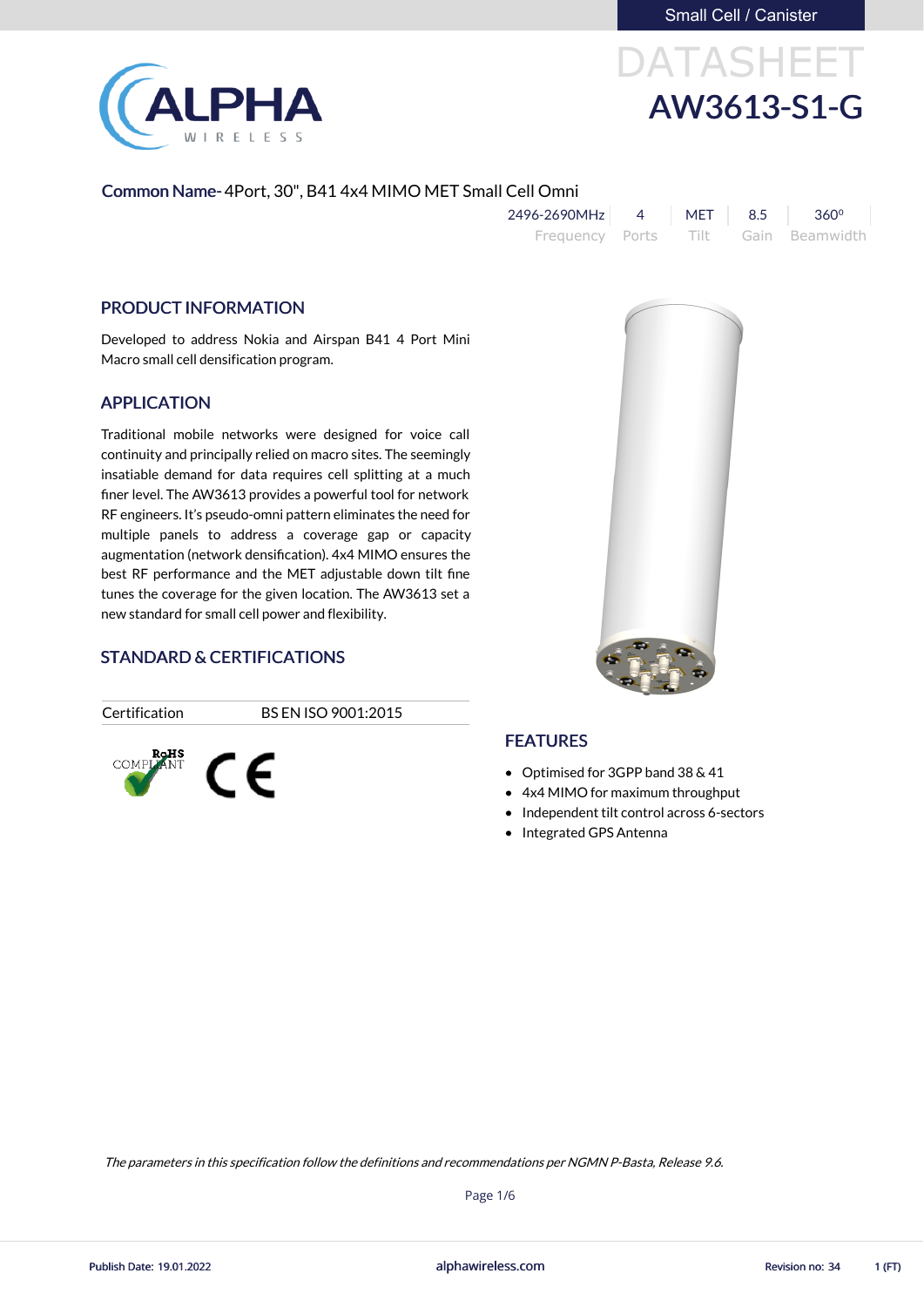

### TECHNICAL SPECIFICATION

| <b>Electrical Specifications</b>        |                                  |            |                     |
|-----------------------------------------|----------------------------------|------------|---------------------|
| <b>Frequency Range</b>                  |                                  | <b>MHz</b> | 2496 - 2690MHz      |
| Polarisation                            |                                  | Degree     | +/-45° Slant Linear |
| Gain                                    | <b>Basta</b>                     | dBi        | $8.0 \pm 0.5$       |
|                                         | Max                              | dBi        | 8.5                 |
| Azimuth Beamwidth                       |                                  | Degree     | $360^\circ$         |
| Elevation Beamwidth                     |                                  | Degree     | $12^{\circ}$        |
| <b>Electrical Downtilt</b>              |                                  | Degree     | $TOo - T14o$        |
| <b>Electrical Downtilt Deviation</b>    |                                  | Degree<    | $1^{\circ}$         |
| Impedance                               |                                  | Ohms       | 50                  |
| <b>VSWR</b>                             |                                  | $\prec$    | 1.43                |
| <b>Return Loss</b>                      |                                  | dB         | 15                  |
| Isolation                               |                                  | dB         | 28                  |
| Passive Intermodulation                 |                                  | dBc<       | $-150$              |
| Upper Sidelobe Suppression, Peak to 20° |                                  | dB         | 18                  |
| <b>Cross-Polar Discrimination</b>       |                                  | dB         | 12                  |
|                                         | Maximum Effective Power Per Port | W          | 50                  |

### Representative Pattern Files





For radiation pattern files, please login at www.alphawireless.com

alphawireless.com

Publish Date: 19.01.2022 **Revision no: 34** 1 (FT)

Page 2/6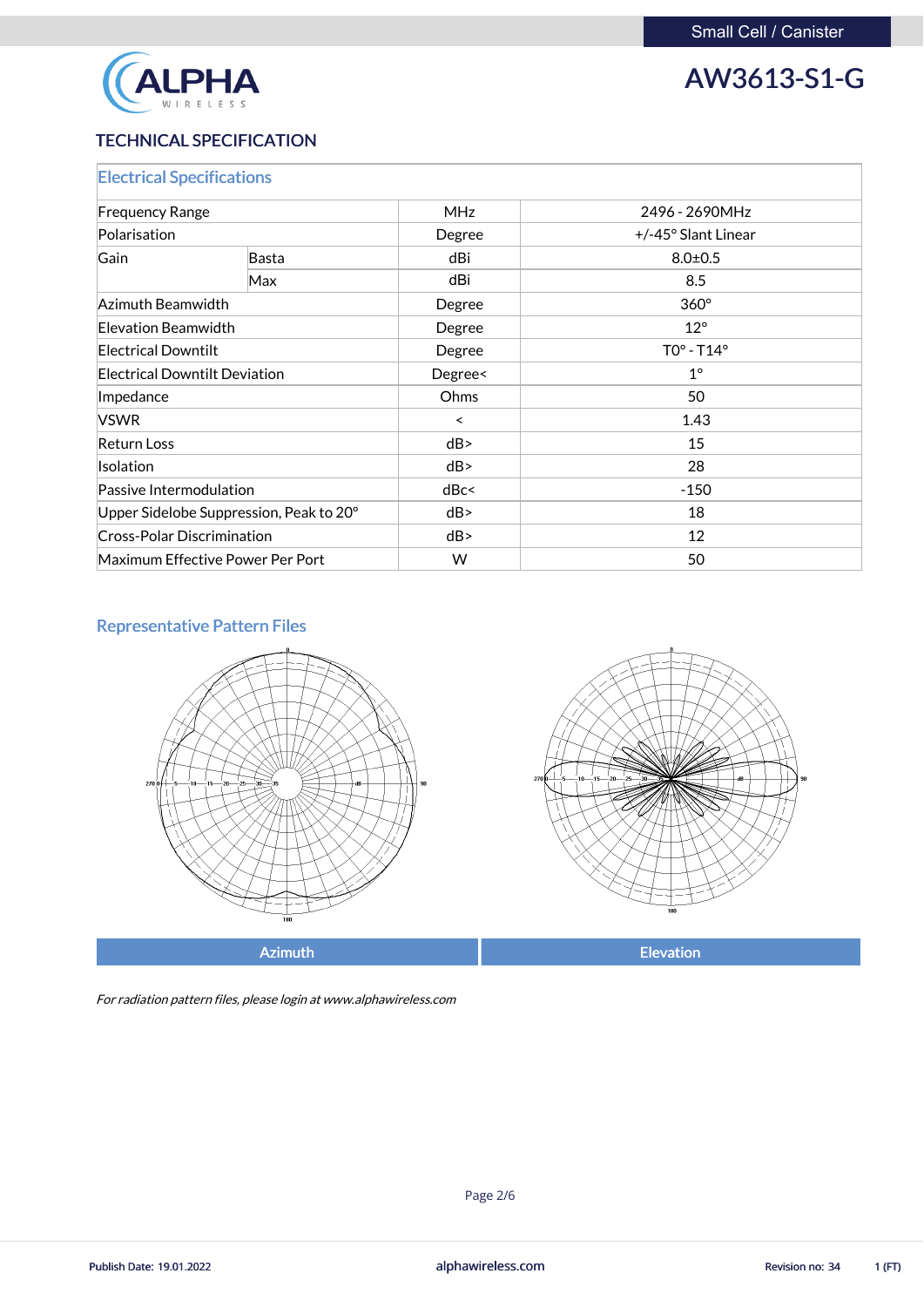

### TECHNICAL SPECIFICATION

| <b>Mechanical Specifications</b>                |                              |                                                 |
|-------------------------------------------------|------------------------------|-------------------------------------------------|
| <b>Dimensions</b>                               | $mm$ (in)                    | 750 (29.5) x 220 (8.7) - $(L \times \emptyset)$ |
| Packing Size (LxWxD)                            | $mm$ (in)                    | 830 (32.7) x 295 (11.6) x 445 (17.5)            |
| Net Weight (antenna)                            | kg (lb)                      | 7.0(15.4)                                       |
| Net Weight (mount)                              | kg (lb)                      | 3.6(7.9)                                        |
| <b>Shipping Weight</b>                          | kg (lb)                      | 12.0(26.4)                                      |
| Connector Type (Female)                         |                              | 4.3-10 and N Type (GPS)                         |
| <b>Connector Quantity</b>                       |                              | $5(4 \times 4.3 - 10 \& 1 \times N$ Type GPS)   |
| <b>Connector Position</b>                       |                              | <b>Bottom</b>                                   |
| Windload Frontal (at Rated Wind Speed: 150km/h) | $N$ (lbf)                    | 130 (30)                                        |
| Windload Lateral (at Rated Wind Speed: 150km/h) | $N$ (lbf)                    | 130 (30)                                        |
| <b>Survival Wind Speed</b>                      | $km/h$ (mph)                 | 200(125)                                        |
| <b>Radome Material</b>                          |                              | <b>UV-Stabilised PVC</b>                        |
| Radome Colour                                   | <b>RAL</b>                   | 9010                                            |
| <b>Product Compliance Environmental</b>         |                              | <b>RoHS</b>                                     |
| <b>Lightning Protection</b>                     |                              | <b>DC Grounded</b>                              |
| <b>Cold Temperature Survival</b>                | $^{\circ}$ C ( $^{\circ}$ F) | $-40(-40)$                                      |
| <b>Hot Temperature Survival</b>                 | $^{\circ}$ C ( $^{\circ}$ F) | 70 (158)                                        |
| <b>IP Rating</b>                                |                              |                                                 |

### Array Layout and RET Information

|    |    | Array | <b>Frequency</b><br><b>MHz</b>                                               | <b>Ports</b> | <b>MET</b><br>ID |
|----|----|-------|------------------------------------------------------------------------------|--------------|------------------|
|    |    | Υ1    | 2496 - 2690                                                                  | $1 - 2$      |                  |
|    |    | Y2    | 2496 - 2690                                                                  | $3 - 4$      | 2                |
| Y1 | Y2 |       | Array layout depicts one<br>individual sector.<br>$\cdots$ $\cdots$ $\cdots$ |              |                  |



Note: Coloured box sizes do not represent antenna sizes.

alphawireless.com

Publish Date: 19.01.2022 **Revision no: 34** 1 (FT)

Page 3/6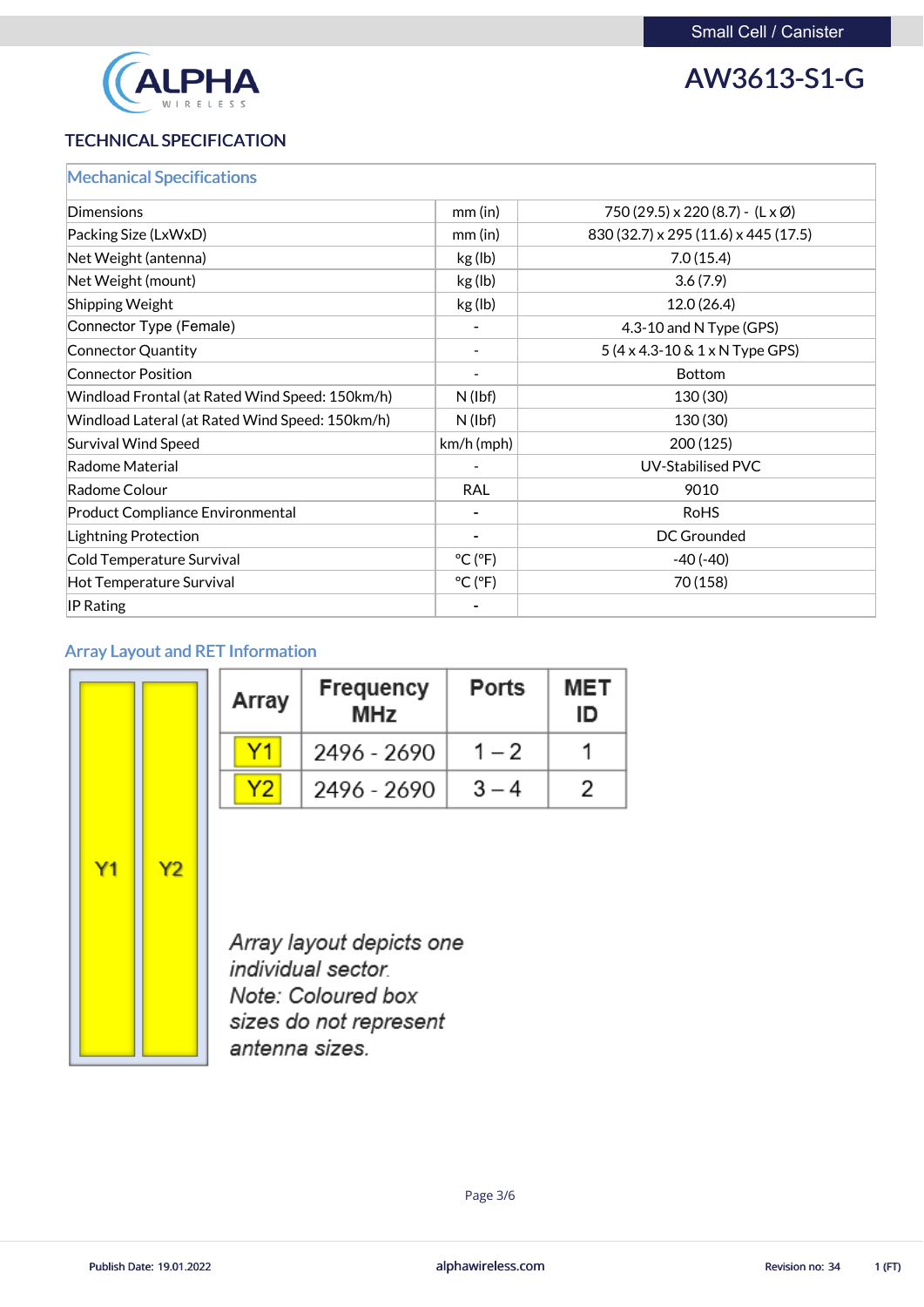

### All measurements are in mm (in)







Page 4/6

Publish Date: 19.01.2022 **alphawireless.com** alphawireless.com Revision no: 34 1 (FT)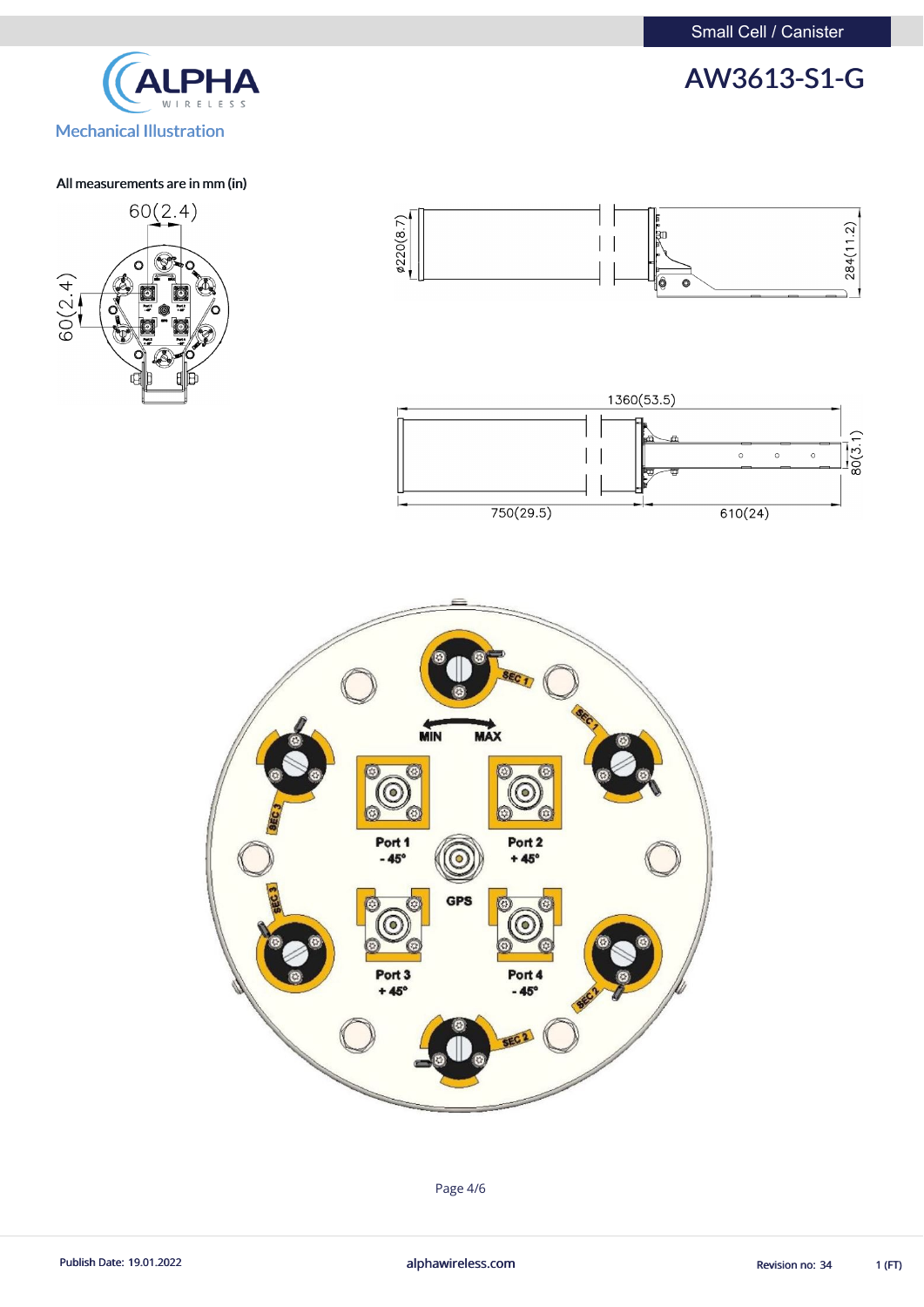

### TECHNICAL SPECIFICATION

### Mounting Bracket Kit

### CL-V-137 (Mounting Kit included with Antenna)





| <b>Mounting Kit Tilt Range</b> | <b>Mounting Kit Material</b> | <b>Mounting Kit Pole Diameter</b> |
|--------------------------------|------------------------------|-----------------------------------|
| N/A                            | Stainless Steel              | N/A                               |

CL-V-157 (33" Side Pole Mounting Bracket - Optional)



| <b>Mounting Kit Tilt Range</b> | <b>Mounting Kit Material</b> | <b>Mounting Kit Pole Diameter</b> |
|--------------------------------|------------------------------|-----------------------------------|
| N/A                            | <b>Stainless Steel</b>       | N/A                               |

Page 5/6